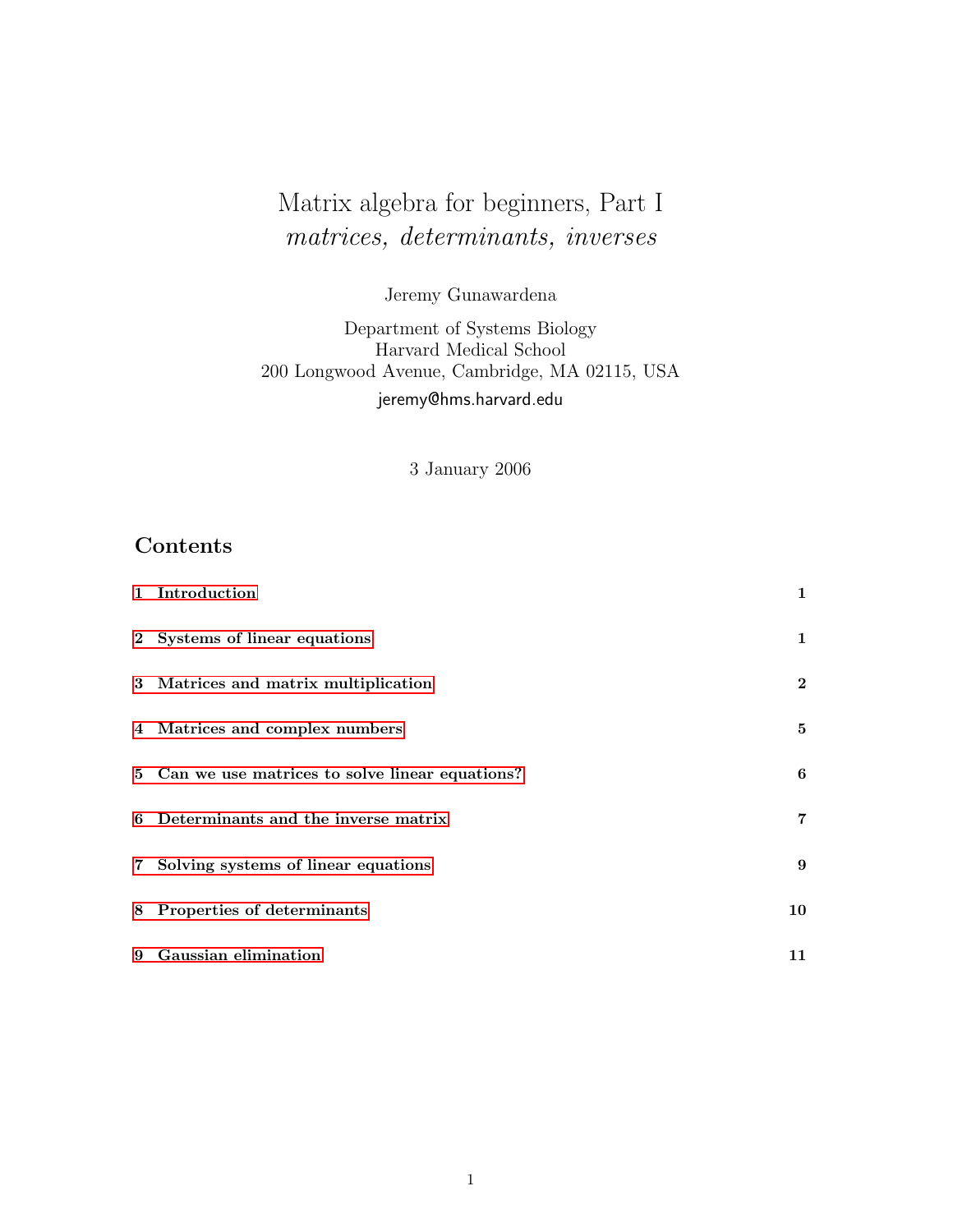## <span id="page-1-0"></span>1 Introduction

This is a Part I of an introduction to the matrix algebra needed for the Harvard Systems Biology 101 graduate course. Molecular systems are inherently many dimensional—there are usually many molecular players in any biological system—and linear algebra is a fundamental tool for thinking about many dimensional systems. It is also widely used in other areas of biology and science.

I will describe the main concepts needed for the course—determinants, matrix inverses, eigenvalues and eigenvectors—and try to explain where the concepts come from, why they are important and how they are used. If you know some of the material already, you may find the treatment here quite slow. There are mostly no proofs but there are worked examples in low dimensions. New concepts appear in italics when they are introduced or defined and there is an index of important items at the end. There are many textbooks on matrix algebra and you should refer to one of these for more details, if you need them.

Thanks to Matt Thomson for spotting various bugs. Any remaining errors are my responsibility. Let me know if you come across any or have any comments.

## <span id="page-1-1"></span>2 Systems of linear equations

Matrices first arose from trying to solve systems of linear equations. Such problems go back to the very earliest recorded instances of mathematical activity. A Babylonian tablet from around 300 BC states the following problem<sup>[1](#page-1-2)</sup>:

There are two fields whose total area is 1800 square yards. One produces grain at the rate of 2/3 of a bushel per square yard while the other produces grain at the rate of  $1/2$ a bushel per square yard. If the total yield is 1100 bushels, what is the size of each field?

<span id="page-1-3"></span>If we let x and y stand for the areas of the two fields in square vards, then the problem amounts to saying that

$$
\begin{array}{rcl}\nx + y & = & 1800 \\
2x/3 + y/2 & = & 1100\n\end{array} \tag{1}
$$

This is a system of two *linear equations* in two unknowns. The *linear* refers to the fact that the unknown quantities appear just as x and y, not as  $1/x$  or  $y^3$ . Equations with the latter terms are nonlinear and their study forms part of a different branch of mathematics, called *algebraic geometry*. Generally speaking, it is much harder to say anything about nonlinear equations. However, linear equations are a different matter: we know a great deal about them. You will, of course, have seen examples like [\(1\)](#page-1-3) before and will know how to solve them. (So what is the answer?). Let us consider a more general problem (this is the kind of thing mathematicians love to do) in which we do not know exactly what the coefficients are (ie:  $1, 2/3, 1/2, 1800, 1100$ ):

<span id="page-1-4"></span>
$$
ax + by = u cx + dy = v,
$$
 (2)

and suppose, just to keep things simple, that none of the numbers  $a, b, c$  or  $d$  are 0. You should be able to solve this too so let us just recall how to do it. If we multiply the first equation by  $(c/a)$ , which we can do because  $a \neq 0$ , and subtract the second, we find that

$$
(cb/a)y - dy = cu/a - v.
$$

<span id="page-1-2"></span><sup>1</sup>For an informative account of the history of matrices and determinants, see

http://www-groups.dcs.st-and.ac.uk/ history/HistTopics/Matrices\_and\_determinants.html.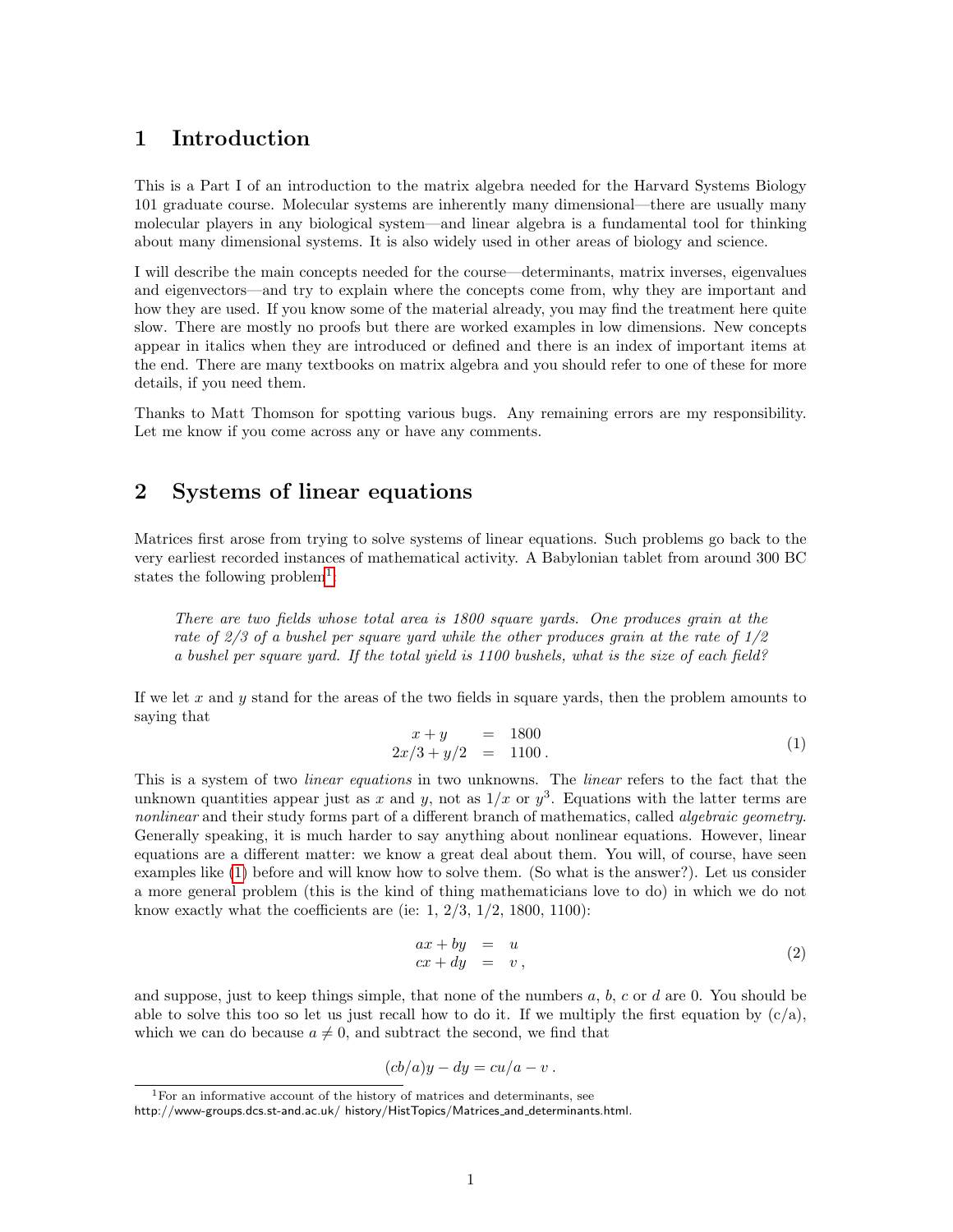<span id="page-2-5"></span>Provided  $(ad - bc) \neq 0$ , we can divide across and find that

<span id="page-2-3"></span>
$$
y = \frac{av - cu}{ad - bc} \tag{3}
$$

Similarly, we find that

<span id="page-2-4"></span>
$$
x = \frac{ud - bv}{ad - bc} \tag{4}
$$

The quantity  $(ad - bc)$ , which we did not notice in the Babylonian example above, turns out to be quite important. It is a *determinant*. If it is non-zero, then the system of equations [\(2\)](#page-1-4) always has a unique solution: the determinant determines whether a solution exists, hence the name. You might check that it is indeed non-zero for example [\(1\)](#page-1-3). If the determinant is zero, the situation gets more interesting, which is the mathematician's way of saying that it gets a lot more complicated. Depending on  $u, v$ , the system may have no solution at all or it may have many solutions. You should be able to find some examples to convince yourself of these assertions.

One of the benefits of looking at a more general problem, like [\(2\)](#page-1-4) instead of [\(1\)](#page-1-3), is that you often learn something, like the importance of determinants, that was hard to see in the more concrete problem. Let us take this a step further (generalisation being an obsessive trait among mathematicians). How would you solve a system of 3 equations with 3 unknowns,

<span id="page-2-1"></span>
$$
ax + by + cz = u
$$
  
\n
$$
dx + ey + fz = v
$$
  
\n
$$
gx + hy + iz = w
$$
\n(5)

or, more generally still, a system of  $n$  equations with  $n$  unknowns?

You think this is going too far? In 1800, when Carl Friedrich Gauss was trying to calculate the orbit of the asteroid Pallas, he came up against a system of 6 linear equations in 6 unknowns. (Astronomy, like biology, also has lots of moving parts.) Gauss was a great mathematician—perhaps the greatest—and one of his very minor accomplishments was to work out a systematic version of the technique we used above for solving linear systems of arbitrary size. It is called Gaussian elimination in his honour. However, it was later discovered that the "Nine Chapters of the Mathematical Art", a handbook of practical mathematics (surveying, rates of exchange, fair distribution of goods, etc) written in China around the 3rd century BC, uses the same method on simple examples. Gauss made the method into what we would now call an algorithm: a systematic procedure that can be applied to any system of equations. We will learn more about Gaussian elimination in §[9](#page-11-0) below.

The modern way to solve a system of linear equations is to transform the problem from one about numbers and ordinary algebra into one about matrices and matrix algebra. This turns out to be a very powerful idea but we will first need to know some basic facts about matrices before we can understand how they help to solve linear equations.

### <span id="page-2-0"></span>3 Matrices and matrix multiplication

A matrix is any rectangular array of numbers. If the array has n rows and  $m$  columns, then it is an  $n \times m$  matrix. The numbers n and m are called the *dimensions* of the matrix. We will usually denote matrices with capital letters, like  $A, B$ , etc, although we will sometimes use lower case letters for one dimensional matrices (ie:  $1 \times m$  or  $n \times 1$  matrices). One dimensional matrices are often called vectors, as in row vector for a  $n \times 1$  matrix or column vector for a  $1 \times m$  matrix but we are going to use the word "vector" to refer to something different in Part II. We will use the notation  $A_{ij}$  to refer to the number in the  $i$ -th row and  $j$ -th column. For instance, we can extract the numerical coefficients from the system of linear equations in [\(5\)](#page-2-1) and represent them in the matrix

<span id="page-2-2"></span>
$$
A = \left(\begin{array}{ccc} a & b & c \\ d & e & f \\ g & h & i \end{array}\right) \tag{6}
$$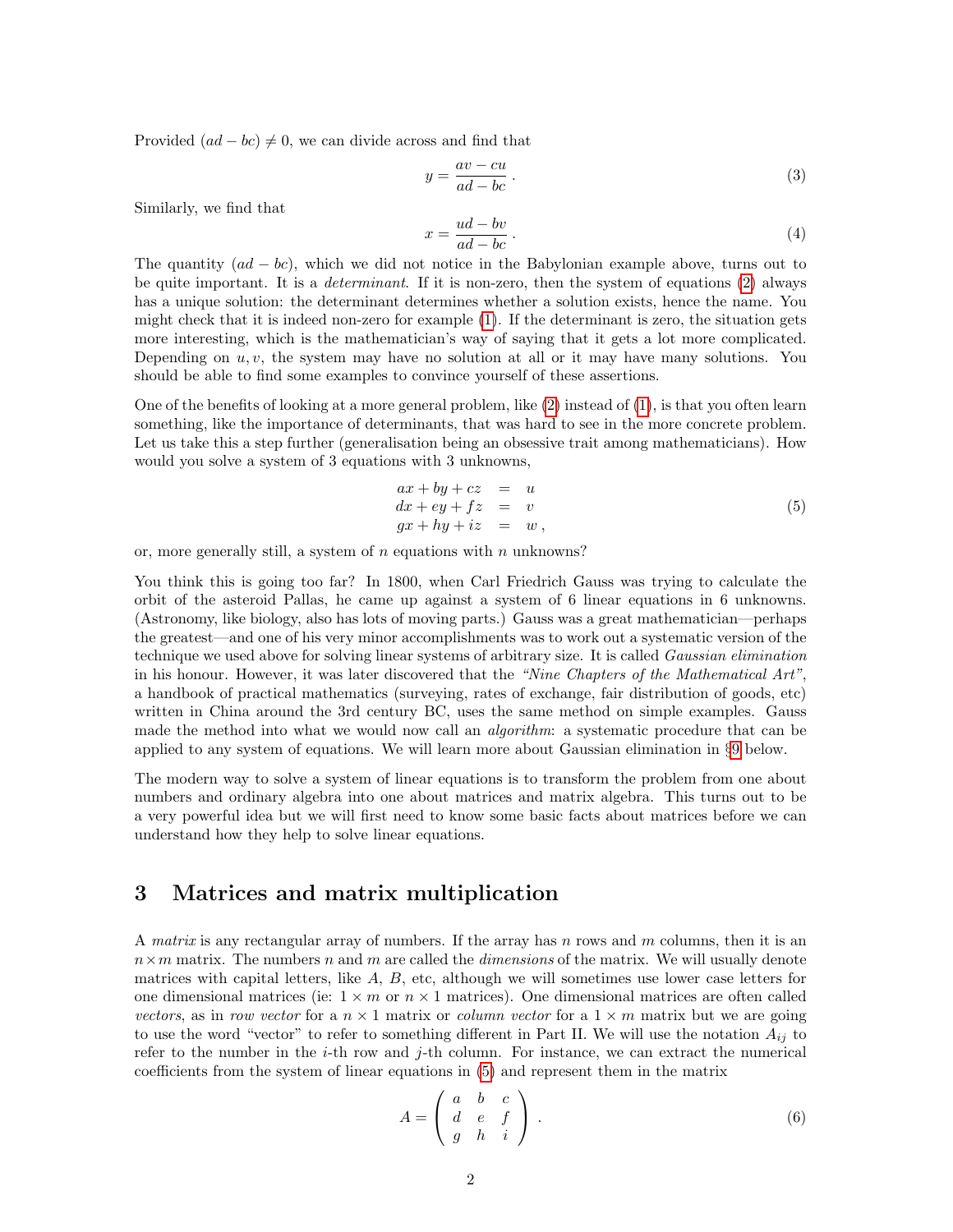<span id="page-3-1"></span>It is conventional to use brackets (either round or square) to delineate matrices when you write them down as rectangular arrays. With our notation,  $A_{23} = f$  and  $A_{32} = h$ .

The first known use of the matrix idea appears in the "The Nine Chapters of the Mathematical Art", the 3rd century BC Chinese text mentioned above. The word *matrix* itself was coined by the British mathematician James Joseph Sylvester in 1850. Matrices first arose from specific problems like [\(1\)](#page-1-3). It took nearly two thousand years before mathematicians realised that they could gain an enormous amount by abstracting away from specific examples and treating matrices as objects in their own right, just as we will do here. The first fully abstract definition of a matrix was given by Sylvester's friend and collaborator, Arthur Cayley, in his 1858 book, "A memoir on the theory of matrices". Abstraction was a radical step at the time but became one of the key guiding principles of 20th century mathematics. Sylvester, by the way, spent a lot of time in America. In his 60s, he became Professor of Mathematics at Johns Hopkins University and founded America's first mathematics journal, The American Journal of Mathematics.

There are a number of useful operations on matrices. Some of them are pretty obvious. For instance, you can add any two  $n \times m$  matrices by simply adding the corresponding entries. We will use  $A + B$ to denote the sum of matrices formed in this way:

$$
(A+B)_{ij}=A_{ij}+B_{ij}.
$$

Addition of matrices obeys all the formulae that you are familiar with for addition of numbers. A list of these are given in Figure [2.](#page-14-0) You can also multiply a matrix by a number by simply multiplying each entry of the matrix by the number. If  $\lambda$  is a number and A is an  $n \times m$  matrix, then we denote the result of such multiplication by  $\lambda A$ , where

<span id="page-3-0"></span>
$$
(\lambda A)_{ij} = \lambda A_{ij} \,. \tag{7}
$$

Multiplication by a number also satisfies the usual properties of number multiplication and a list of these can also be found in Figure [2.](#page-14-0) All of this should be fairly obvious and easy. What about products of matrices? You might think, at first sight, that the "obvious" product is to just multiply the corresponding entries. You can indeed define a product like this—it is called the Hadamard product—but this turns out not to be very productive mathematically. The matrix matrix product is a much stranger beast, at first sight.

If you have an  $n \times k$  matrix, A, and a  $k \times m$  matrix, B, then you can matrix multiply them together to form an  $n \times m$  matrix denoted AB. (We sometimes use A.B for the matrix product if that helps to make formulae clearer.) The matrix product is one of the most fundamental matrix operations and it is important to understand how it works in detail. It may seem unnatural at first sight and we will learn where it comes from later but, for the moment, it is best to treat it as something new to learn and just get used to it. The first thing to remember is how the matrix dimensions work.

#### You can only multiply two matrices together if the number of columns of the first equals the number of rows of the second.

Note two consequences of this. Just because you can form the matrix product AB does not mean that you can form the product BA. Indeed, you should be able to see that the products AB and BA only both make sense when  $A$  and  $B$  are *square matrices*: they have the same number of rows as columns. (This is an early warning that reversing the order of multiplication can make a difference; see [\(9\)](#page-4-0) below.) You can always multiply any two square matrices of the same dimension, in any order. We will mostly be working with square matrices but, as we will see in a moment, it can be helpful to use non-square matrices even when working with square ones.

To explain how matrix multiplication works, we are going to first do it in the special case when  $n = m = 1$ . In this case we have a  $1 \times k$  matrix, A, multiplied by a  $k \times 1$  matrix, B. According to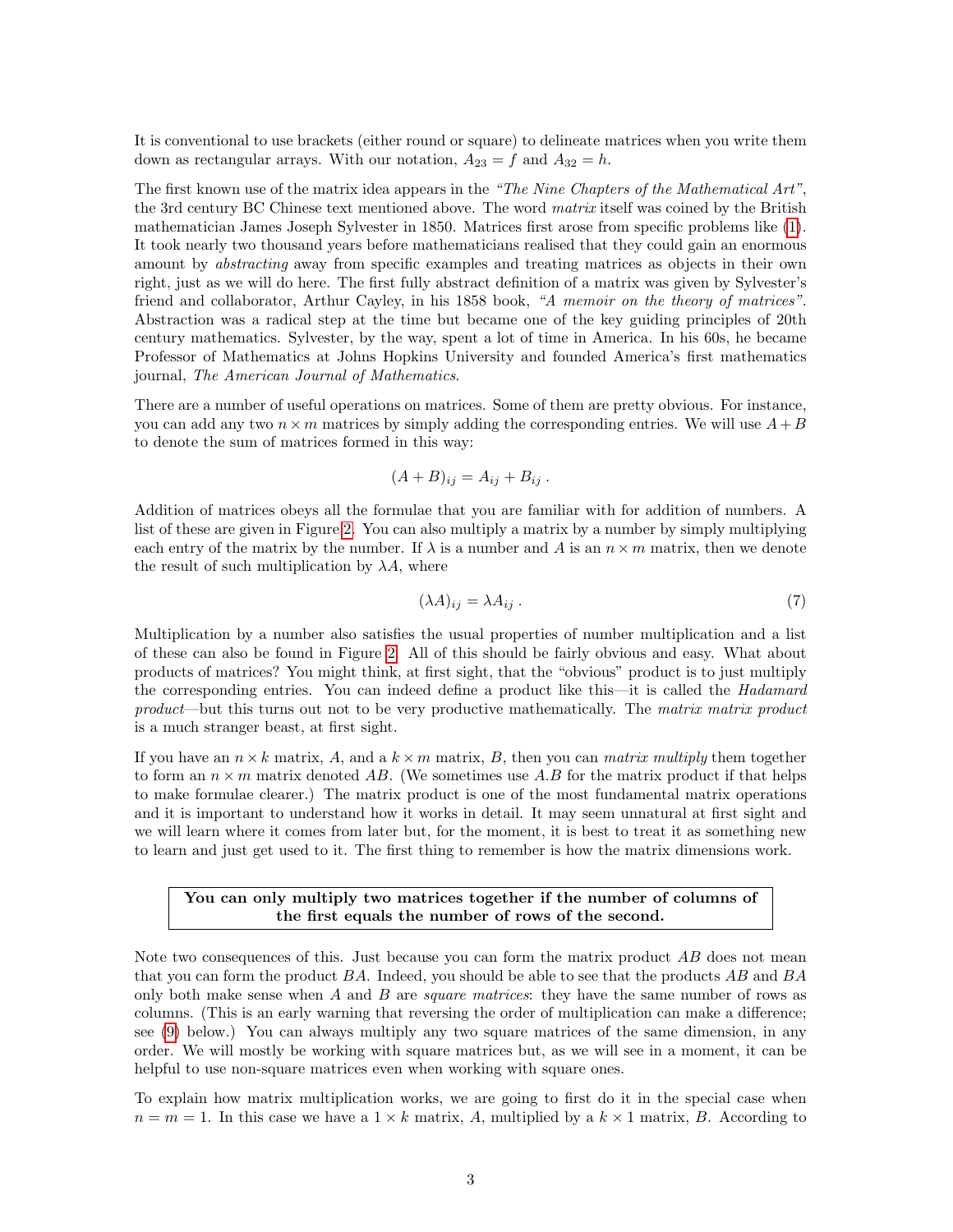<span id="page-4-3"></span>

<span id="page-4-2"></span>Figure 1: Matrix multiplication. A, on the left, is a  $n \times k$  matrix. B, on the top, is a  $k \times m$  matrix. Their product, AB, is a  $n \times m$  matrix shown on the bottom right (in blue). The i<sub>j</sub>-th element of AB is given by matrix multiplying the *i*-th row of  $A$  by the *j*-th column of  $B$  according to the formula for multiplying 1 dimensional matrices in [\(8\)](#page-4-1).

the rule for dimensions, the result should be a  $1 \times 1$  matrix. This has just has one entry. What is the entry? You get it by multiplying corresponding terms together and adding the results:

$$
(A_{11} A_{12} \cdots A_{1k}) \begin{pmatrix} B_{11} \\ B_{21} \\ \vdots \\ B_{k1} \end{pmatrix} = (A_{11} B_{11} + A_{12} B_{21} + \cdots + A_{1k} B_{k1})
$$
 (8)

Once you know how to multiply one dimensional matrices, it is easy to multiply any two matrices. If A is an  $n \times k$  matrix and B is a  $k \times m$  matrix, then the ij-th element of AB is given by taking the i row of A, which is a  $1 \times k$  matrix, and the j-th column of B, which is a  $k \times 1$  matrix, and multiplying them together just as in [\(8\)](#page-4-1). Schematically, this looks as shown in Figure [1.](#page-4-2) It can be helpful to arrange the matrices in this way if you are multiplying matrices by hand. You can try this out on the following example of a  $2 \times 3$  matrix multiplied by a  $3 \times 2$  matrix to give a  $2 \times 2$  matrix.

<span id="page-4-1"></span>
$$
\left(\begin{array}{rrr}1 & 2 & 3 \\ 2 & 3 & 1\end{array}\right)\left(\begin{array}{rrr}-2 & 2 \\ 1 & 0 \\ 2 & 1\end{array}\right) = \left(\begin{array}{rrr}6 & 5 \\ 1 & 5\end{array}\right)
$$

There is one very important property of matrix multiplication that it is best to see early on. Consider the calculation below, in which two square matrices are multiplied in a different order

$$
\left(\begin{array}{cc} 1 & 2 \\ 2 & -1 \end{array}\right)\left(\begin{array}{cc} 3 & -1 \\ 1 & 3 \end{array}\right) = \left(\begin{array}{cc} 5 & 5 \\ 5 & -5 \end{array}\right) \qquad \left(\begin{array}{cc} 3 & -1 \\ 1 & 3 \end{array}\right)\left(\begin{array}{cc} 1 & 2 \\ 2 & -1 \end{array}\right) = \left(\begin{array}{cc} 1 & 7 \\ 7 & -1 \end{array}\right).
$$

<span id="page-4-0"></span>We see from this that

#### matrix multiplication is not commutative.  $(9)$

This is one of the major differences between matrix multiplication and number multiplication. You can get yourself into all kinds of trouble if you forget it.

You might well ask where such an apparently bizarre product came from. What is the motivation behind it? That is a good question. A partial answer comes from the following observation. (We will give a more complete answer later.) Once we have matrix multiplication, we can use it to rewrite the system of equations [\(5\)](#page-2-1) as an equation about matrices. You should be able to check that [\(5\)](#page-2-1) is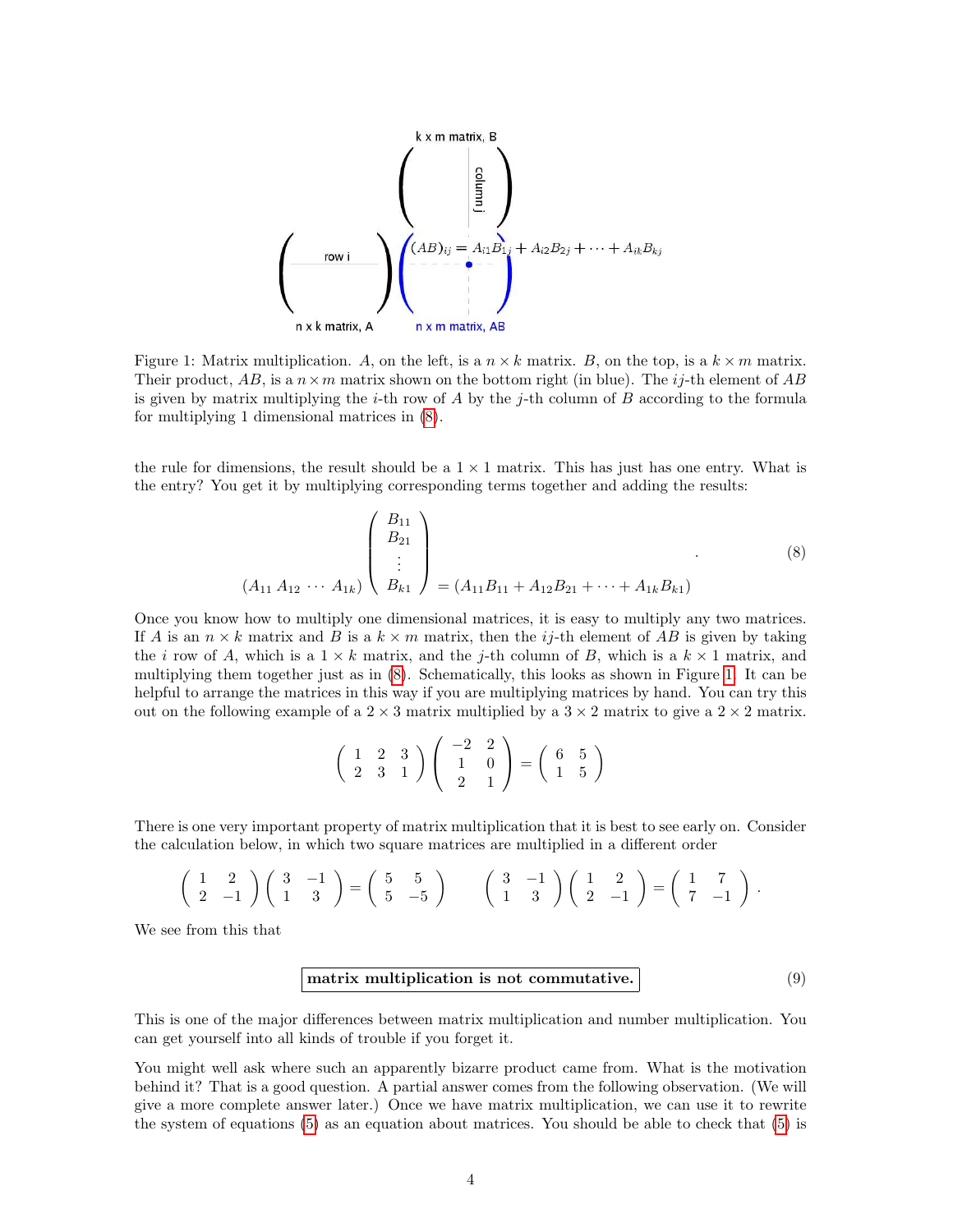<span id="page-5-4"></span>identical to the matrix equation

<span id="page-5-1"></span>
$$
\begin{pmatrix} a & b & c \\ d & e & f \\ g & h & i \end{pmatrix} \begin{pmatrix} x \\ y \\ z \end{pmatrix} = \begin{pmatrix} u \\ v \\ w \end{pmatrix}
$$
 (10)

in which a  $3 \times 3$  matrix is multiplied by a  $3 \times 1$  matrix to give another  $3 \times 1$  matrix. You should also be able to see that if we had a system of n linear equations in n unknowns then we could do the same thing and write it as a matrix equation

<span id="page-5-2"></span>
$$
Ax = u \tag{11}
$$

where A is the  $n \times n$  matrix of coefficients and we have used x to denote the  $n \times 1$  matrix of unknown quantities (ie: the x, y and z in [\(10\)](#page-5-1)) and u to denote the  $n \times 1$  matrix of constant quantities (ie: the  $u, v$  and  $w$  in [\(10\)](#page-5-1)). (We are clearly going to have to use a different notation for the unknown quantities and the constants when we look at  $n$  dimensional matrices but we will get to that later.) Now that we can express systems of linear equations in matrix notation, we can start to think about how we might solve the single matrix equation  $(11)$  rather than a system of n equations.

#### <span id="page-5-0"></span>4 Matrices and complex numbers

Before dealing with solutions of linear equations, let us take a look at some matrix products that will be useful to us later. You should be familiar with complex numbers, of the form  $a + ib$ , where a and b are ordinary numbers and i is the so-called "imaginary" square root of  $-1$ . Complex numbers are important, among other things, because they allow us to solve equations which we cannot solve in the ordinary numbers. The simplest such equation is  $x^2 + 1 = 0$ , which has no solutions in ordinary numbers but has  $\pm i$  as its two solutions in the complex numbers. What is rather more amazing is that if you take any polynomial equation, such as

$$
a_m x^m + a_{m-1} x^{m-1} + \dots + a_1 x + a_0 = 0,
$$

even one whose coefficients,  $a_0, \dots, a_m$ , are complex numbers, then this polynomial has a solution over the complex numbers. This is the *fundamental theorem of algebra*. The first more-or-less correct proof of it was given by Gauss in his doctoral dissertation.

<span id="page-5-3"></span>What have complex numbers got to do with matrices? We can associate to any complex number the matrix

$$
\left(\begin{array}{cc} a & -b \\ b & a \end{array}\right). \tag{12}
$$

Notice that, given any matrix of this form, we can always construct the corresponding complex number,  $a + ib$ , and these two processes, which convert back and forth between complex numbers and matrices, are inverse to each other. It follows that matrices of the form in [\(12\)](#page-5-3) and complex numbers are in *one-to-one correspondence* with each other. What does this correspondence do to the algebraic operations on both sides? Well, if you take two complex numbers,  $a + ib$  and  $c + id$ , then the matrix of their sum  $(a + c) + i(b + d)$ , is the sum of their matrices. What about multiplication? Using the rule for matrix multiplication, we find that

$$
\left(\begin{array}{cc} a & -b \\ b & a \end{array}\right) \cdot \left(\begin{array}{cc} c & -d \\ d & c \end{array}\right) = \left(\begin{array}{cc} ac-bd & -(ad+bc) \\ ad+bc & ac-bd \end{array}\right).
$$

This is exactly the matrix of the product of the complex numbers:

$$
(a+ib)(c+id) = (ac-bd) + i(ad+bc).
$$

We see from this that the subset of matrices having the form in  $(12)$  are the complex numbers in disguise, as it were. This may confirm your suspicion that the matrix product is infernally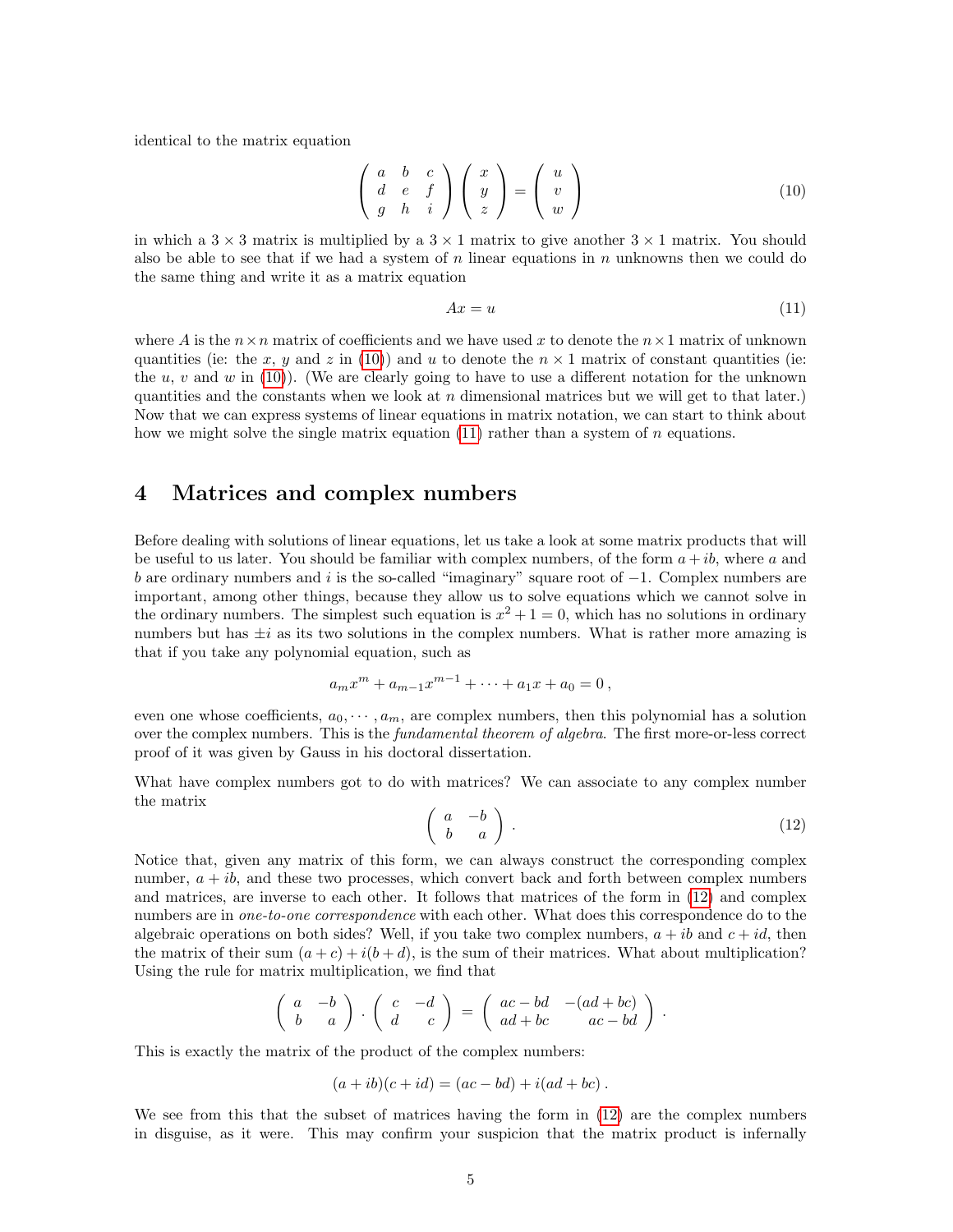<span id="page-6-1"></span>complicated! A one-to-one correspondence between two algebraic structures, which preserves the operations on both sides, is called an isomorphism. We can as well work with either structure. As we will see later on, this can be very useful. Some of the deepest results in mathematics reveal the existence of unexpected isomorphisms.

#### <span id="page-6-0"></span>5 Can we use matrices to solve linear equations?

After that diversion, let us get back to linear equations. If you saw the equation  $ax = u$ , where a, x and u were all numbers, you would know immediately how to solve for x. Provided  $a \neq 0$ , you would multiply both sides of the equation by  $1/a$ , to get  $x = u/a$ .

Perhaps we can do the same thing with matrices? (Analogy is often a powerful guide in mathematics.) It turns out that we can and that is what we are going to work through in the next few sections. Before starting, however, it helps to pause for a bit and look at what we have just done with numbers more closely. It may seem that this is a waste of time because it is so easy with numbers but we often take the familiar for granted and by looking closely we will learn some things that will help us understand what we need when we move from numbers to matrices.

The quantity  $1/a$  is the *multiplicative inverse* of a. That is a long winded way of saying that its the (unique) number with the property that when multiplied by  $a$ , it gives 1. (Why is it unique?) Another way to write the multiplicative inverse is  $a^{-1}$ ; it always exists, provided only that  $a \neq 0$ . (As you know, dividing by zero is frowned upon. Why? If  $0^{-1}$  existed as a number, then we could take the equation  $0 \times 2 = 0 \times 3$ , which is clearly true since both sides equal 0, and multiply through by  $0^{-1}$ , giving  $2 = 3$ . Since this is rather embarrassing, it had better be the case that 0 has no multiplicative inverse.) Let us go through the solution of the simple equation  $ax = u$  again using the notation  $a^{-1}$  and this time I will be careful with the order of multiplication. If we multiply the left hand side by  $a^{-1}$  we get

$$
a^{-1}(ax) = (a^{-1}a)x = 1x = x,
$$

while if we multiply the right hand side we get just

$$
a^{-1}u.
$$

Hence,  $x = a^{-1}u$ . Notice that there are couple of things going on behind the scenes. We needed to use the property that multiplication of numbers is associative (in other words,  $a(bc) = (ab)c$ ) and that multiplying any number by 1 leaves it unchanged.

If we want to use the same kind of reasoning for the matrix equation [\(11\)](#page-5-2), we shall have to answer three questions.

#### 1. What is the matrix equivalent of the number 1?

- 2. Is matrix multiplication associative?
- 3. Does a matrix have a multiplicative inverse?

If we can find a satisfactory answer to all of these, then we can solve the matrix equation [\(11\)](#page-5-2) just as we did the number equation  $ax = u$ .

From this point, we are mostly going to deal with square matrices. Remember that we can always multiply two square matrices of the same dimension.

The matrix equivalent of the number 1 is the called the *identity matrix*. The  $n \times n$  identity matrix is denoted  $I_n$  but we often simplify this to just I when the dimension is clear from the context. All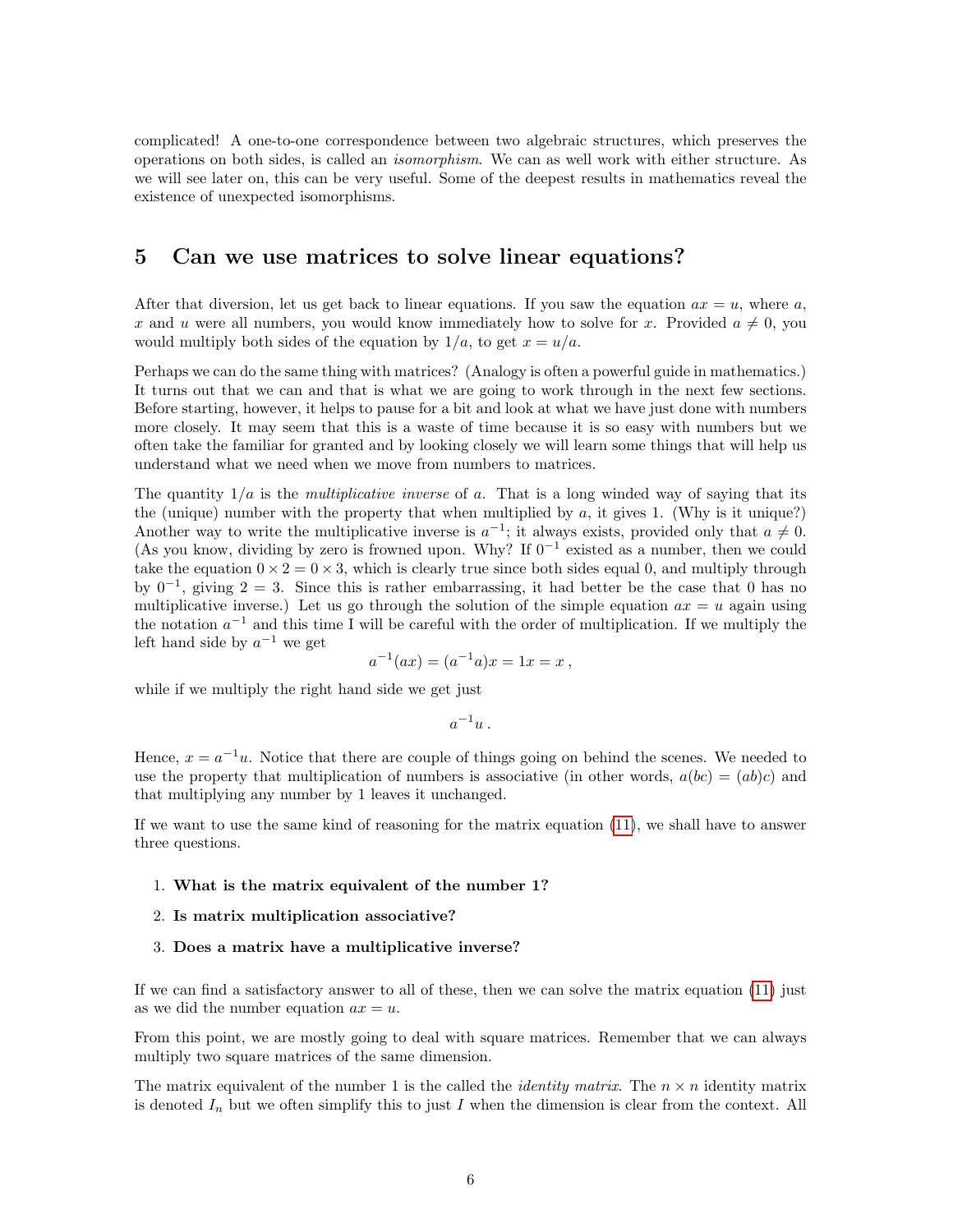<span id="page-7-3"></span>the diagonal entries of  $I_n$  are 1 and all the off-diagonal entries are 0, so that  $I_4$  looks like

$$
I_4 = \left(\begin{array}{cccc} 1 & 0 & 0 & 0 \\ 0 & 1 & 0 & 0 \\ 0 & 0 & 1 & 0 \\ 0 & 0 & 0 & 1 \end{array}\right) .
$$

You should be able to convince yourself very quickly, using the rule for matrix multiplication in Figure [1,](#page-4-2) that if A is any  $n \times n$  matrix, then

$$
A.I_n = I_n.A = A.
$$

so that  $I_n$  really does behave like the number 1 for square matrices of dimension n.

Here is a little problem to test your understanding of matrix multiplication. How would you interchange two columns (or two rows) of a matrix just by matrix multiplication? More specifically, let  $A(i \leftrightarrow j)$  denote the matrix A with the columns i and j interchanged. Show that  $A(i \leftrightarrow j) = A.I(i \leftrightarrow j)$ . What happens if you want to interchange rows?

The second question asks, given three  $n \times n$  matrices A, B and C, whether  $A(B.C) = (A.B).C$ ? Well, you can just write down each of the products in terms of the individual entries  $A_{ij}$ ,  $B_{ij}$  and  $C_{ij}$  using the formula in Figure [1](#page-4-2) and work it out. The answer turns out to be "yes", although the calculation is quite tedious. In fact, it is just as tedious to show that associativity holds for any three matrices which can be multiplied together. If A is an  $n \times k$  matrix, B a  $k \times j$  matrix and C is a  $j \times m$  matrix, then

<span id="page-7-1"></span>
$$
A.(B.C) = (A.B).C
$$
\n<sup>(13)</sup>

Although you can show that the matrix product is associative this way, it is not a particularly edifying proof. Mathematicians are always a bit suspicious of results that follow from long, boring calculations because they suspect they are missing something. A result as simple as [\(13\)](#page-7-1) ought to be true for simple reasons, not complex ones. This kind of aesthetic uneasiness has often led to new mathematics. In this case, there is a simple reason why matrix multiplication is associative and it is the same reason that explains why the matrix product itself is "natural". However, we have to change our perspective quite a bit, from algebra to geometry, to see things in this light. We will get to it in Part II.

Matrix multiplication obeys several rules that are similar to those that hold for number multiplication (with the exception, of course, of commutativity). These are listed in Figure [2.](#page-14-0)

The third question asks about the multiplicative inverse of a matrix. (From now on, we will just say "inverse".) The inverse of the matrix  $A$  is a matrix, which we will call, by analogy with numbers,  $A^{-1}$ , such that  $A^{-1}A = A.A^{-1} = I$ . This only makes sense for square matrices (why?). Notice that because matrix multiplication is not commutative, it is important to make sure that both  $A^{-1}.A$ and  $A.A^{-1}$  give the same result. If the inverse exists, it must be unique (why?).

It turns out that the inverse matrix is closely related to the determinant. This should not really be a surprise, given what we found out above for example [\(2\)](#page-1-4). We are going to define the inverse matrix and the determinant of a matrix through the same basic formula [\(16\)](#page-8-0) below.

#### <span id="page-7-0"></span>6 Determinants and the inverse matrix

You have already worked out the determinant of a  $2 \times 2$  matrix. If we extract the  $2 \times 2$  coefficient matrix from example [\(2\)](#page-1-4)

<span id="page-7-2"></span>
$$
\left(\begin{array}{cc} a & b \\ c & d \end{array}\right) \tag{14}
$$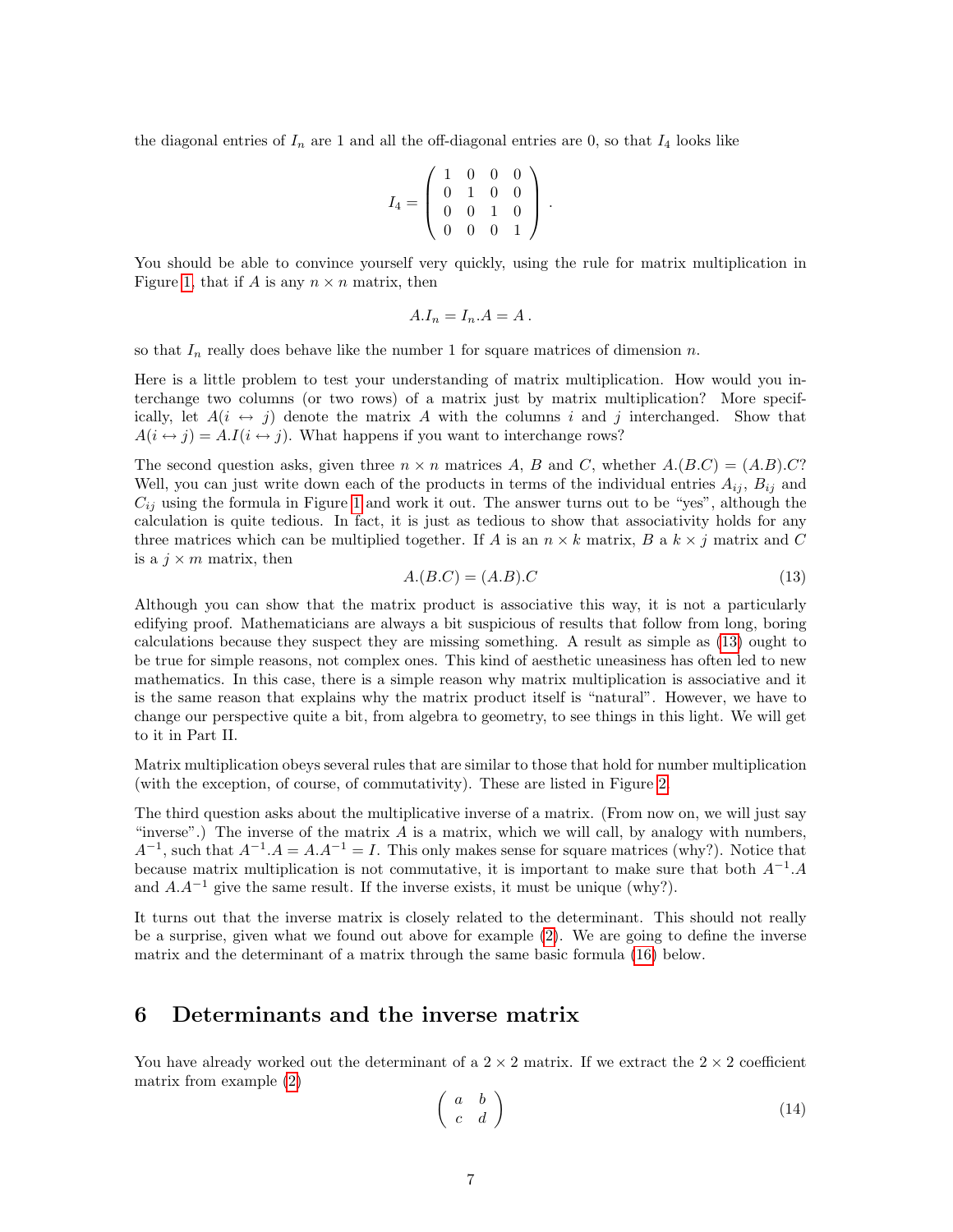<span id="page-8-2"></span>then its determinant is the quantity we came across before,  $ad - bc$ . What is the determinant of an arbitrary  $n \times n$  matrix? If A is a square matrix, we will denote its determinant det A. (Strictly speaking, the determinant is a function from matrices to numbers, so we should put brackets around the argument, like  $\det(A)$ . However, this can make formulae look awfully messy at times and I try not to use too many brackets, unless, for some reason, it is important to clarify which matrix the determinant applies to.)

The easiest way to explain the determinant is to do it by induction (or what computer scientists would call recursion). That is, I will show how you the determinant of an  $n \times n$  matrix can be calculated if you know how to calculate the determinant of an  $(n-1) \times (n-1)$  matrix. We need to start this off somewhere, so here is the determinant of a  $1 \times 1$  matrix:

$$
\det(a) = a . \tag{15}
$$

Notice that  $1 \times 1$  matrices are equivalent to numbers but there is a notational distinction between the matrix  $(a)$  and the number a.

Now suppose you have an  $n \times n$  matrix A. We are going to form an associated  $n \times n$  matrix, called the *adjugate* of A, denoted adj A. (Once again, we should probably write adj $(A)$  but, as above, we try and avoid excess brackets when we can.) To define the adjugate we need a notation that allows us to select a submatrix from A. The  $(n-1) \times (n-1)$  submatrix  $A_{(ij)}$  is obtained from A by omitting the  $i$ -th row and the  $j$ -th column of  $A$ . You have to be careful about the small difference between  $A_{(ij)}$  and  $A_{ij}$ : the former is a matrix which is one size smaller than A; the latter is a number. We can now define the adjugate. The  $ij$ -th entry of the adjugate matrix, adj  $A$ , is the product of the determinant of the submatrix  $A_{(ji)}$  (NOTE THE REVERSAL OF ROWS AND COLUMNS) and the sign factor  $(-1)^{i+j}$ . In other words,

$$
(\text{adj } A)_{ij} = (-1)^{i+j} \det A_{(ji)}
$$

It is easier to see what is going on here by working through an example. Consider the  $2 \times 2$  matrix in [\(14\)](#page-7-2). The 11 element of adj  $A$  is given by omitting the first row and first column, which gives the matrix (d), taking its determinant, which is d, and then multiplying by  $(-1)^2 = 1$ . The 12 element is given by omitting the second row and first column, which gives the matrix  $(b)$ , taking its determinant, which is b, and multiplying by  $(-1)^3 = -1$ . Proceeding in this way, we find that the adjugate of [\(14\)](#page-7-2) is

$$
\left(\begin{array}{rr} d & -b \\ -c & a \end{array}\right) \ .
$$

What is the big deal? I still have not explained why the adjugate helps you to work out det A. Well, you can check for yourself with this example that

$$
A.(\text{adj }A) = (\text{adj }A).A = \begin{pmatrix} ad - bc & 0 \\ 0 & ad - bc \end{pmatrix}.
$$

<span id="page-8-0"></span>The determinant of the  $2\times 2$  matrix has reappeared, even though we only used determinants of  $1\times 1$ matrices in the calculation. This turns out to be a general result. If A is any  $n \times n$  matrix then

<span id="page-8-1"></span>
$$
A.(\text{adj }A) = (\text{adj }A).A = (\text{det }A)I_n
$$
\n(16)

Notice that the first two expressions are matrix products while the last expression is multiplication of the matrix  $I_n$  by the number det A, as in [\(7\)](#page-3-0). Formula [\(16\)](#page-8-0) is very useful and tells us many things. For a start, it explains how to calculate determinants. If you look at individual entries of  $(\det A)I_n$ , you can recover a set of formulae that were first worked out by the French mathematician, Pierre Simon (Marquis de) Laplace, in the 18th century. They are still known as Laplace expansions in his honour. We will not write these all down but this is what you get if you look at the 11 entry of  $(\det A)I_n$  and expand out the formula  $A.(\text{adj }A) = (\det A)I_n$  from [\(16\)](#page-8-0):

$$
\det A = A_{11} \det A_{(11)} - A_{12} \det A_{(12)} + A_{13} \det A_{(13)} - \dots + (-1)^{1+n} A_{1n} \det A_{(1n)}.
$$
 (17)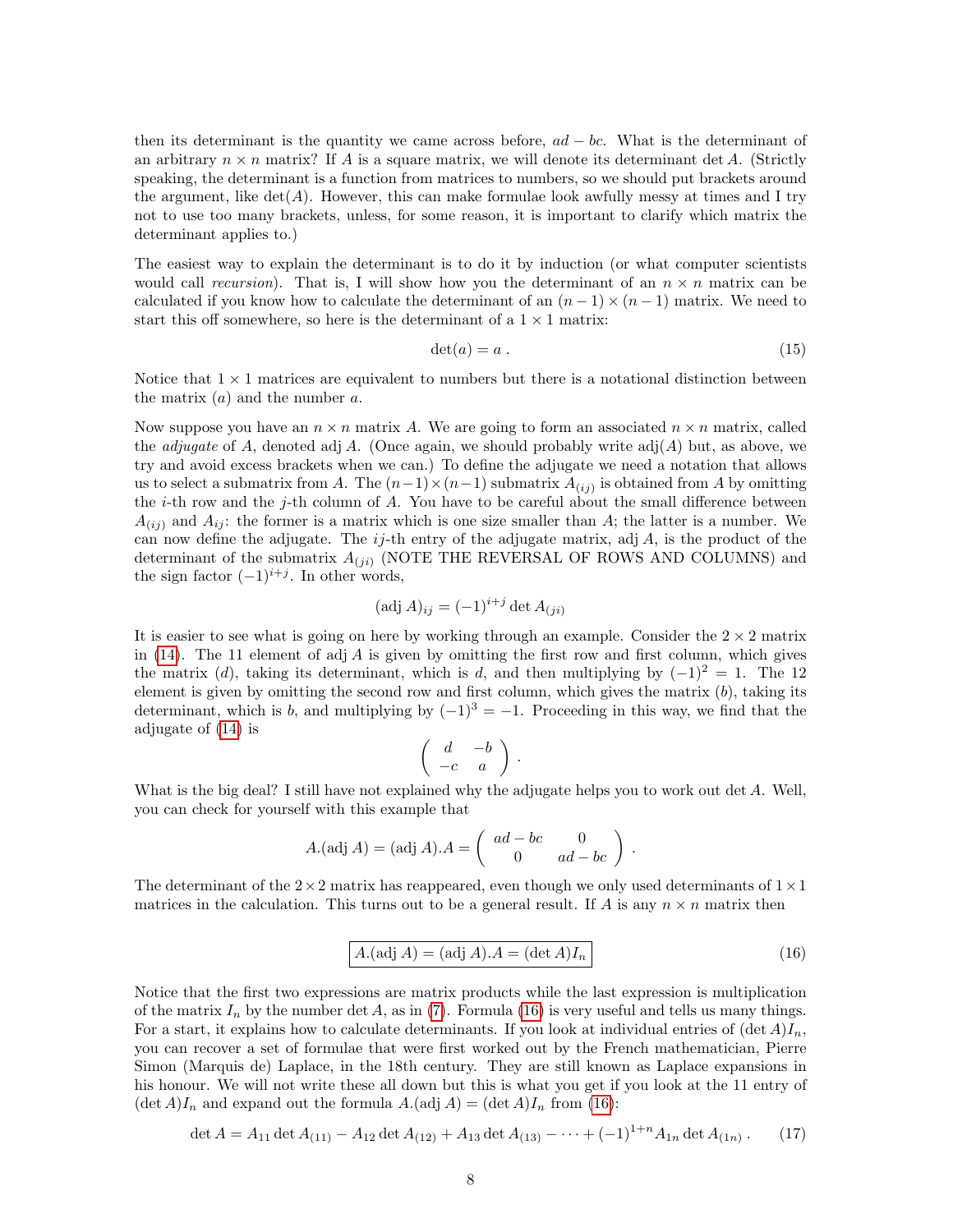<span id="page-9-4"></span>You can try writing down some of the other Laplace expansions yourself. Notice that if you pick one of the off diagonal entries of  $(\det A)I_n$  you get a relation among the determinants of the submatrices  $A_{(ij)}$ .

Formula [\(17\)](#page-8-1) provides a recursive algorithm for computing  $\det(A)$ . You can use it to work out the determinant of the  $3 \times 3$  matrix [\(6\)](#page-2-2). You should find it to be

<span id="page-9-3"></span>
$$
a(ei - fh) - b(di - fg) + c(dh - eg).
$$
\n(18)

It can be fairly unhealthy calculating determinants of large matrices this way. It can sometimes be done but it can also get extremely tedious. The better method is to use some form of Gaussian elimination, which we will learn how to do in §[9.](#page-11-0) The determinant has many wonderful properties, which are collected together in §[8.](#page-10-0)

<span id="page-9-1"></span>Formula [\(16\)](#page-8-0) also tells us the inverse of A. If det  $A \neq 0$ , then it should be clear from the definition of an inverse that

$$
A^{-1} = \left(\frac{1}{\det(A)}\right) \text{adj } A
$$
 (19)

If  $det(A) = 0$  then A does not have a multiplicative inverse. That is another important difference between matrices and numbers. The only number which does not have a multiplicative inverse is 0 but there are lots of non-zero matrices that do not have a multiplicative inverse (try and write down a couple).

So now you know how to work out the matrix inverse. The same caveat as for determinants holds for the inverse: [\(19\)](#page-9-1) can be helpful to understand the inverse and its properties but Gaussian elimination is a better way of computing the inverse matrix if you have to invert a large matrix by hand.

## <span id="page-9-0"></span>7 Solving systems of linear equations

We have now got all the ingredients we need to solve a system of n linear equations in n unknowns. Suppose that you have expressed this system, as we did in [\(10\)](#page-5-1), in the form of a single matrix equation,  $Ax = u$ , where the unknown quantities are  $x_1, x_2, \dots, x_n$  and the constant quantities are  $u_1, u_2, \dots, u_n$ . In this case the  $n \times 1$  matrices x and u are given by

$$
x = \begin{pmatrix} x_1 \\ x_2 \\ \vdots \\ x_n \end{pmatrix} \qquad u = \begin{pmatrix} u_1 \\ u_2 \\ \vdots \\ u_n \end{pmatrix}.
$$

The first thing to do is to work out  $\det A$ . You could use the Laplace expansion in [\(17\)](#page-8-1), Gaussian elimination as in §[9](#page-11-0) or even get MATLAB to calculate it for you. If det  $A = 0$  then the system may have no solution. (There is a lot more that could be said about this case but it takes more work and is not particularly useful for us.) If det  $A \neq 0$  then, you can form the inverse matrix given in [\(19\)](#page-9-1) and follow the strategy that works for numbers by multiplying through by the inverse matrix and using associativity to simply the algebra. You should find that

<span id="page-9-2"></span>
$$
x = \left(\frac{1}{\det A}\right) (\text{adj } A) u . \tag{20}
$$

The only problem with this is the adjugate, which is quite complicated to calculate. There is a clever way of avoiding this which was worked out by the Swiss mathematician Gabriel Cramer in the 18th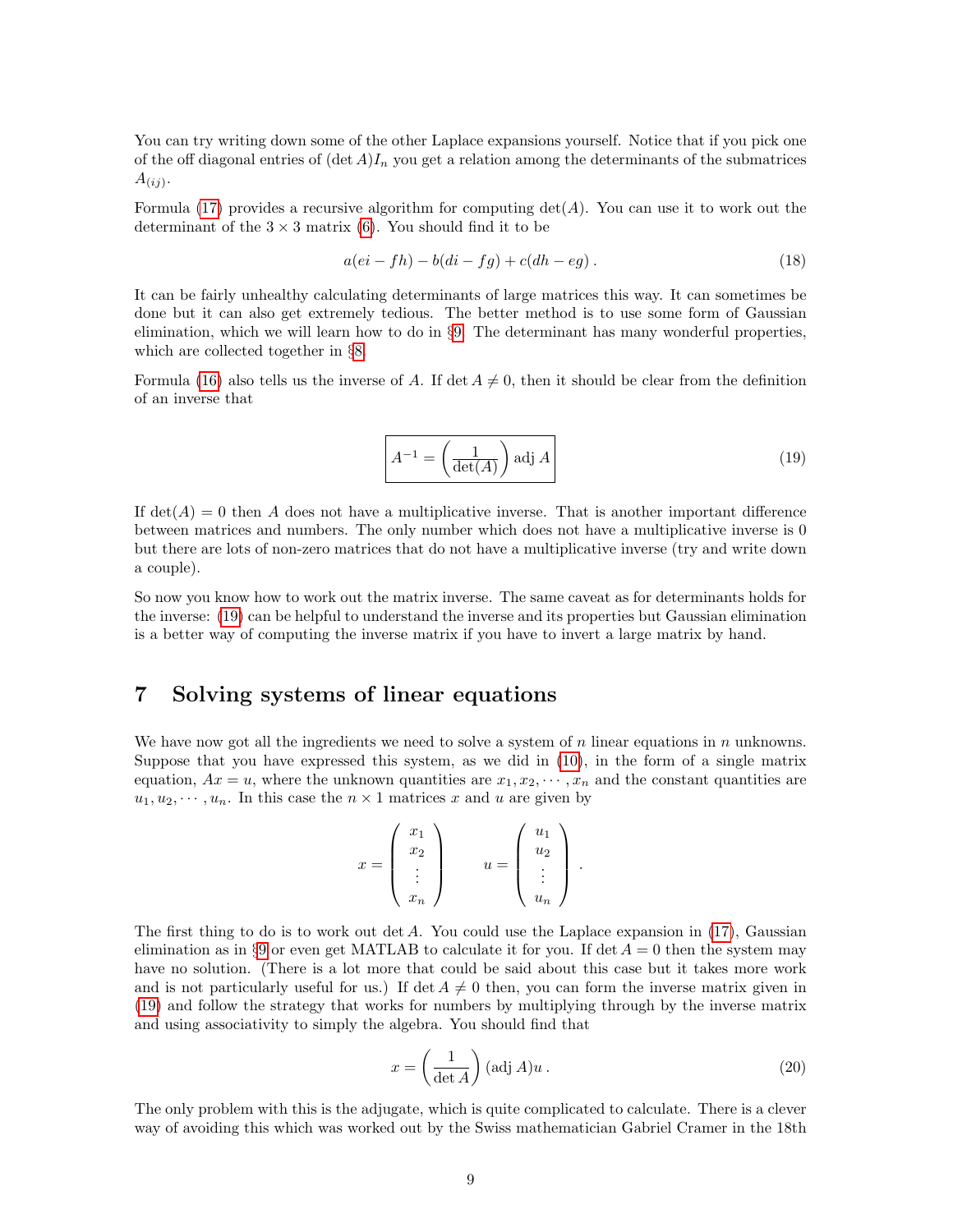<span id="page-10-2"></span>century and is known as Cramer's rule to this day. You can get a hint of the idea by going back to our bare hands solution of the  $2 \times 2$  system in [\(2\)](#page-1-4) and noticing that, although the denominator of the solutions [\(3\)](#page-2-3) and [\(4\)](#page-2-4) is the determinant, just as we would expect from [\(20\)](#page-9-2), the numerator also looks like a determinant. The question is, of what matrix is it the determinant? Cramer found a neat answer to this. Suppose you want to know the solution for the *i*-th unknown,  $x_i$ . Replace the *i*-th column of the matrix A by the  $n \times 1$  matrix u. Let us call this matrix  $A \stackrel{i}{\leftarrow} u$ . Cramer noticed that (in our language—he knew nothing of the adjugate) (adj  $A$ )u = det( $A \stackrel{i}{\leftarrow} u$ ). This follows from a Laplace expansion. (Can you see why?) Cramer's rule then states that:

$$
x_i = \frac{\det(A \stackrel{i}{\leftarrow} u)}{\det A}.
$$

Let us try this out on example  $(2)$  using the old notation. If we replace the first column of A by u and the second column of A by u we get, respectively, the two  $2 \times 2$  matrices

$$
\left(\begin{array}{cc} u & b \\ v & d \end{array}\right) \quad \text{and} \quad \left(\begin{array}{cc} a & u \\ c & v \end{array}\right).
$$

Their determinants are, respectively,  $ud-bv$  and  $av-cu$ . According to Cramer's rule, the solutions of [\(2\)](#page-1-4) should be

$$
x = \frac{ud - bv}{ad - bc} \qquad y = \frac{av - cu}{ad - bc} \,,
$$

which is exactly what we found for  $(2)$ . You now know about inverse matrices and how to solve systems of linear equations, at least when det  $A \neq 0$ .

#### <span id="page-10-0"></span>8 Properties of determinants

<span id="page-10-1"></span>The most important property of the determinant is that it is a multiplicative function on matrices. In other words,

$$
\det AB = (\det A)(\det B)
$$
\n(21)

This is fairly amazing and it is something you need to remember. You should at least check the  $2 \times 2$  case for yourself to satisfy yourself that it works. The proof in higher dimensions is one of the hardest in elementary matrix algebra. We will get a better idea of why [\(21\)](#page-10-1) is true when we look at matrices from a geometric perspective in Part II.

Just because [\(21\)](#page-10-1) is true, do not make the mistake of thinking that the determinant is also additive! However, it does obey several simple rules that are helpful in calculating it.

**Rule (1)** If matrix B is obtained from A by multiplying each entry in one column by  $\lambda$  (which is not the same thing as  $\lambda A$ ) then det  $B = \lambda$ (det A). For example,

$$
\det \left( \begin{array}{cc} \lambda a & b \\ \lambda c & d \end{array} \right) = \lambda ad - b\lambda c = \lambda (ad - bc) \, .
$$

You should see from this that if A is an  $n \times n$  matrix then  $\det(\lambda A) = \lambda^n \det A$ . Also, if one column of A consists entirely of zeros, then this rule tells us that  $\det A = 0$ . (Why?)

Rule (2) Although the determinant is not additive, it obeys a restricted form of additivity on individual rows or columns. If u and v are any two  $n \times 1$  matrices, then, recalling the notation we used in §[7,](#page-9-0)  $\det(A \stackrel{i}{\leftarrow} (u+v)) = \det(A \stackrel{i}{\leftarrow} u) + \det(A \stackrel{i}{\leftarrow} v)$ . For example,

$$
\det\left(\begin{array}{cc} a & u_1 + v_1 \\ c & u_2 + v_2 \end{array}\right) = a(u_2 + v_2) - (u_1 + v_1)c = (au_2 - u_1c) + (av_2 - v_1c).
$$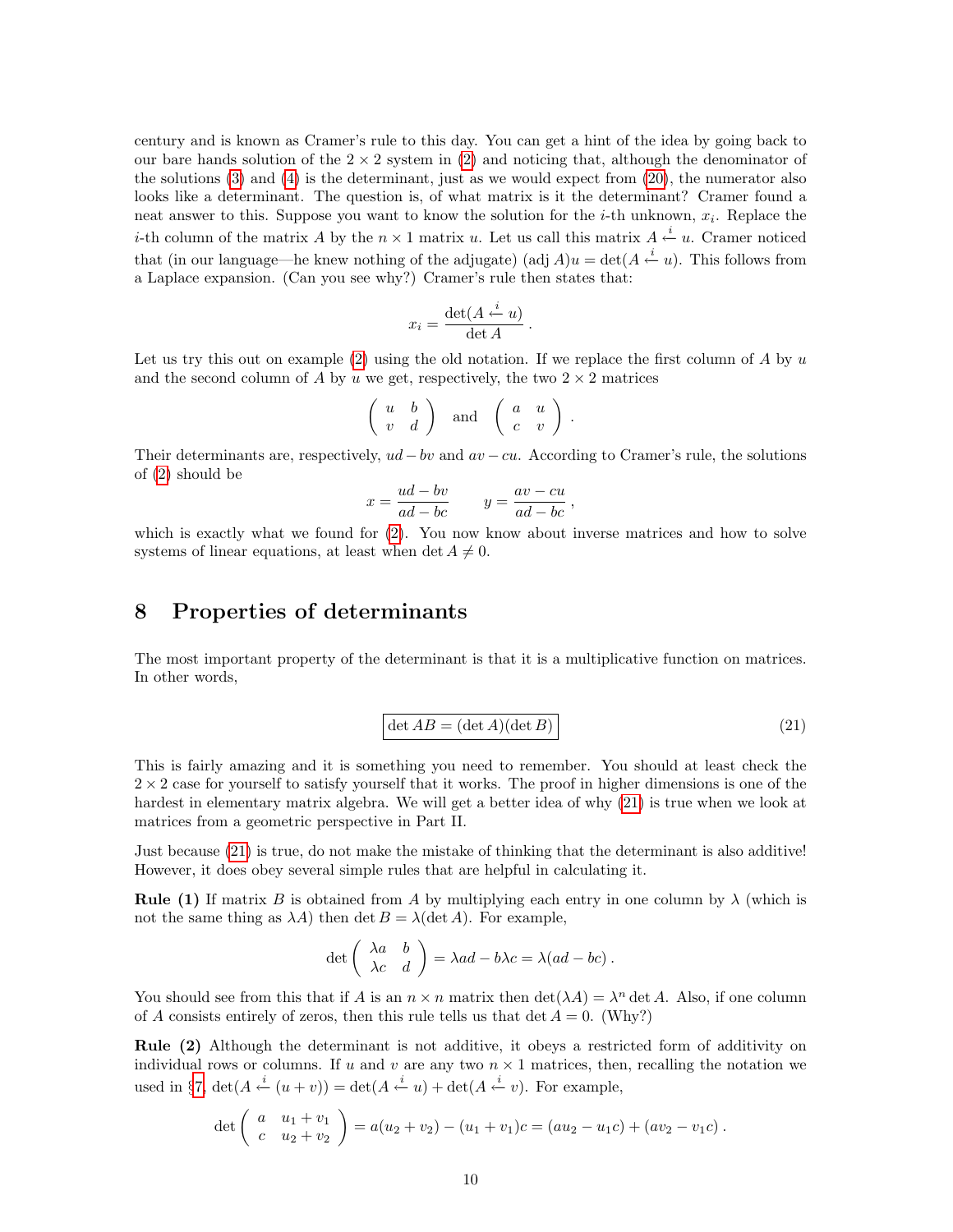<span id="page-11-1"></span>Rule (3) Exchanging any two columns changes the sign of the determinant. For example,

$$
\det\left(\begin{array}{cc} b & a \\ d & c \end{array}\right) = -(ad - bc) .
$$

Notice that if two columns are identical, then this rule implies that the determinant must be 0.

**Rule (4)** The determinant of the identity matrix is 1: det  $I_n = 1$ .

Identical results hold for rows in place of columns. These rules are not too hard to prove. The first and second follow from the appropriate Laplace expansions. The third can be easily understood if you assume the multiplicative property of the determinant. If you worked out the the problem in §[5](#page-6-0) about interchanging two columns of a matrix by matrix multiplication then you know that  $A(i \leftrightarrow j) = A.I(i \leftrightarrow j)$ . It follows from [\(21\)](#page-10-1) that det  $A(i \leftrightarrow j) = (\det A)(\det I(i \leftrightarrow j))$ . It is easy to show, using Laplace expansions, that det  $I(i \leftrightarrow j) = -1$ , which proves the third rule. The fourth rule is a special case of a more general result that is also quite helpful. A matrix is said to be upper (respectively, lower) triangular if all the entries below (respectively, above) the diagonal are 0. The identity matrix is both upper and lower triangular.

Rule (5) The determinant of an upper or lower triangular matrix is the product of the diagonal entries. So, for instance,

$$
\det\left(\begin{array}{ccc}a&0&0\\b&d&0\\c&e&f\end{array}\right)=adf
$$

This rule also follows quite easily by using a Laplace expansion. Rules (1)-(4) characterise the determinant. In other words, the determinant is the unique function from matrices to numbers that satisfies Rules  $(1)-(4)$  above.

You can test your understanding of these rules by showing that if you add any multiple of the entries in one column to any of the other columns of a matrix, then the determinant of the matrix does not change (similarly for rows). This can be useful for calculating determinants and we will use it in §[9](#page-11-0) when we study Gaussian elimination. So now you know something about determinants. The simple formula that we stumbled across when solving [\(2\)](#page-1-4) gets a lot more complicated in higher dimensions!

## <span id="page-11-0"></span>9 Gaussian elimination

Although the adjugate formula [\(16\)](#page-8-0) is a convenient way to define the determinant and the inverse matrix and to understand their properties, it is not a good way to calculate either as soon as the matrix gets large (which means more than three dimensional). Gaussian elimination is the preferred technique and this is such a basic tool in matrix calculations that you need to know something about it. Recall that although Gauss was the first to make it into a systematic procedure, the idea was known to the unknown Chinese mathematicians of the 3rd century BC who compiled "The Nine Chapters of the Mathematical Art". It is essentially the same technique that we used to solve the system of linear equations in [\(2\)](#page-1-4).

We will perform Gaussian elimination on a matrix A in two stages. In the first stage we will reduce A to upper triangular form. This will allow us to calculate its determinant. If the determinant is non-zero then we will continue the procedure to reduce  $A$  to diagonal form. That is, to a matrix whose only non-zero entries are on the main diagonal. This will allow us to work out the inverse matrix.

Gaussian elimination consists of repeatedly applying three simple operations to A, all of which are derived from the determinantal rules that we learnt in §[8.](#page-10-0) We will apply these rules to rows, although they could equally well be applied to columns. Suppose that the first  $k - 1$  columns of A have been reduced to upper triangular form.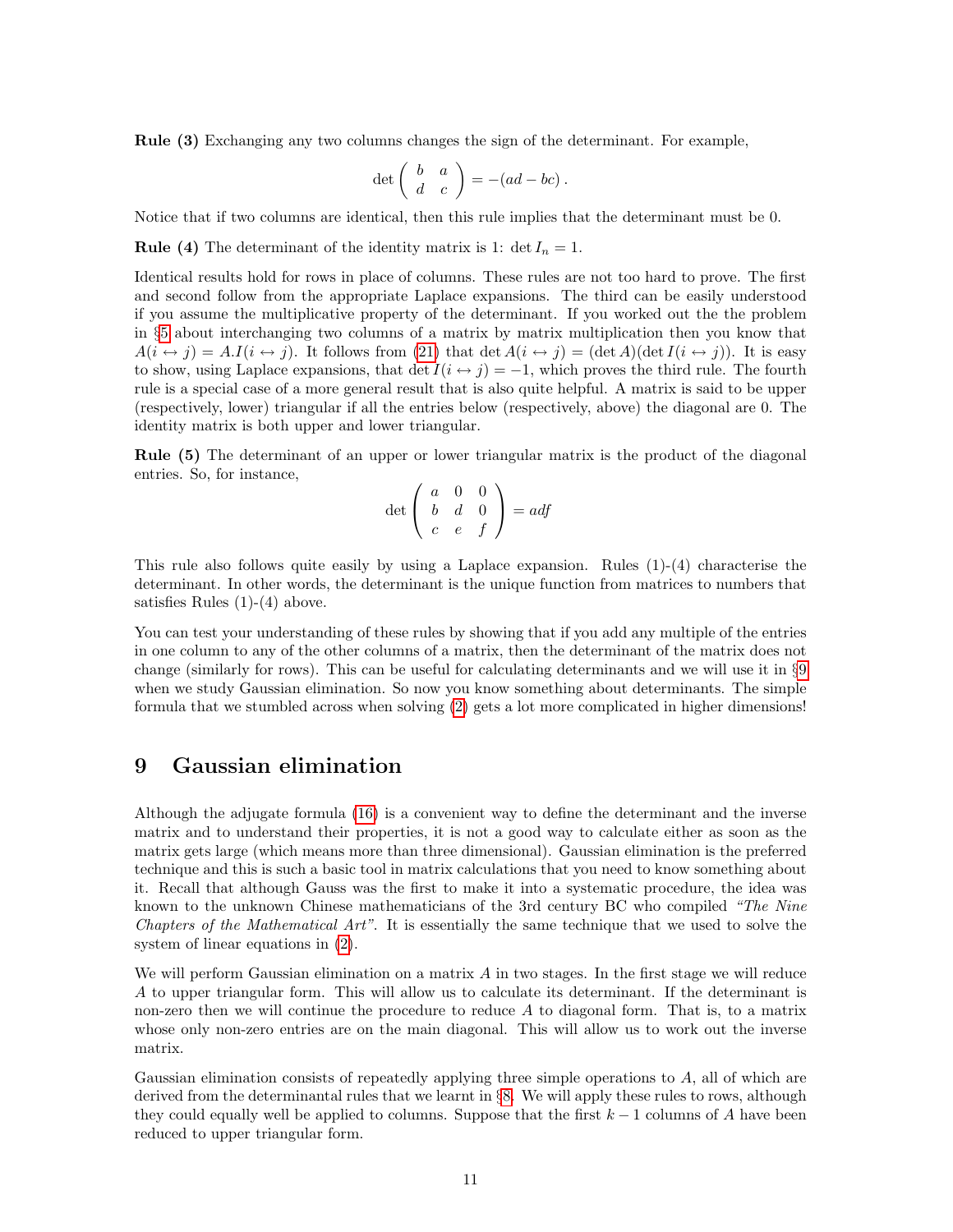<span id="page-12-1"></span>**Step 1** Take the next column. If  $A_{kk} = 0$  look at all the entries in column k lying below  $A_{kk}$ . If all of them are zero then column  $k$  is already in upper triangular form and you should move to the next column. If there is some non-zero entry on row l, where  $l > k$ , then interchange rows k and l. (We will keep calling the matrix that results from changes like this A, although, of course, it is no longer the matrix A we started with.) A now has  $A_{kk} \neq 0$ , so we can proceed to the next step.

**Step 2** Use  $A_{kk}$  to triangularise column k. Suppose there is some non-zero entry in column k lying below  $A_{kk}$ . That is, for some  $l > k$ ,  $A_{lk} \neq 0$ . We are going to change row l by subtracting from it row k multiplied through by  $A_{lk}/A_{kk}$ . (Multiplying through by a number means that each entry on row k is multiplied by the number.) The effect is to make  $A_{lk} = 0$ . (If you think about it for a moment, you will see that this is exactly the trick that we used to solve the linear equations in [\(2\)](#page-1-4).) Proceed in this way until all the entries lying below  $A_{kk}$  are zero. Column k is now in upper triangular form and you can proceed to the next column.

At the end of the procedure, A will be in upper triangular form. Why is that useful? Well, the two operations that we have repeatedly used are interchanging two rows and adding a multiple of one row to another. Both of these operations are equivalent to pre-multiplying A by a suitable matrix. We worked out the matrix needed for the interchange operation in §[8.](#page-10-0) At least, we worked it out for columns, while here we are doing it for rows. The principle is identical but instead of postmultiplying  $A$ , we pre-multiply  $A$ . Note that, as above, the determinant of the pre-multiplication matrix for interchanging two rows is always  $-1$ . As for the other operation, if you did the exercise at the end of the previous section then you already know that this operation does not change the determinant but let us look at it from the viewpoint of matrix multiplication. Suppose you want to add  $\lambda$  times row 1 to row 3 of a  $4 \times 4$  matrix A. You should be able to see quickly that this is equivalent to pre-multiplying A by

$$
\left(\begin{array}{cccc}\n1 & 0 & 0 & 0 \\
0 & 1 & 0 & 0 \\
\lambda & 0 & 1 & 0 \\
0 & 0 & 0 & 1\n\end{array}\right).
$$
\n(22)

<span id="page-12-0"></span>This matrix is lower triangular so Rule (5) in §[8](#page-10-0) tells us that its determinant is 1. It follows that what we have done to A by Gaussian elimination is to form the matrix product  $W_1W_2\cdots W_pA$ where the matrices  $W_i$  are either interchange matrices, whose determinant is  $-1$ , or matrices like  $(22)$ , whose determinant is  $+1$ . But now remember formula  $(21)$  which tell us that the determinant is a multiplicative function. If follows that the determinant of the matrix we started with is the determinant of the matrix we ended with, multiplied by  $(-1)^u$ , where u is the number of times we interchanged rows. The matrix we ended with is upper triangular and we know from rule (5) in §[8](#page-10-0) that the determinant of an upper-triangular matrix is the product of its diagonal entries. Hence, you can readily work out the determinant of  $A$ —its the determinant of the upper triangular matrix that you ended up with, up to a sign, and the sign can be worked out by keeping track of the number of times you interchanged rows in bringing A to upper triangular form.

Let us try this out on the example below. The notation should be self-explanatory. Since  $A_{11} = 1$ , we do not need to interchange any rows. We first use  $A_{11}$  to make  $A_{21} = 0$ 

$$
\left(\begin{array}{rrr} 1 & 2 & 3 \\ 2 & 3 & 2 \\ 3 & 5 & 5 \end{array}\right) \xrightarrow{R2 \Rightarrow R2-2*R1} \left(\begin{array}{rrr} 1 & 2 & 3 \\ 0 & -1 & -4 \\ 3 & 5 & 5 \end{array}\right) ,
$$

and then use it to make  $A_{31} = 0$ ,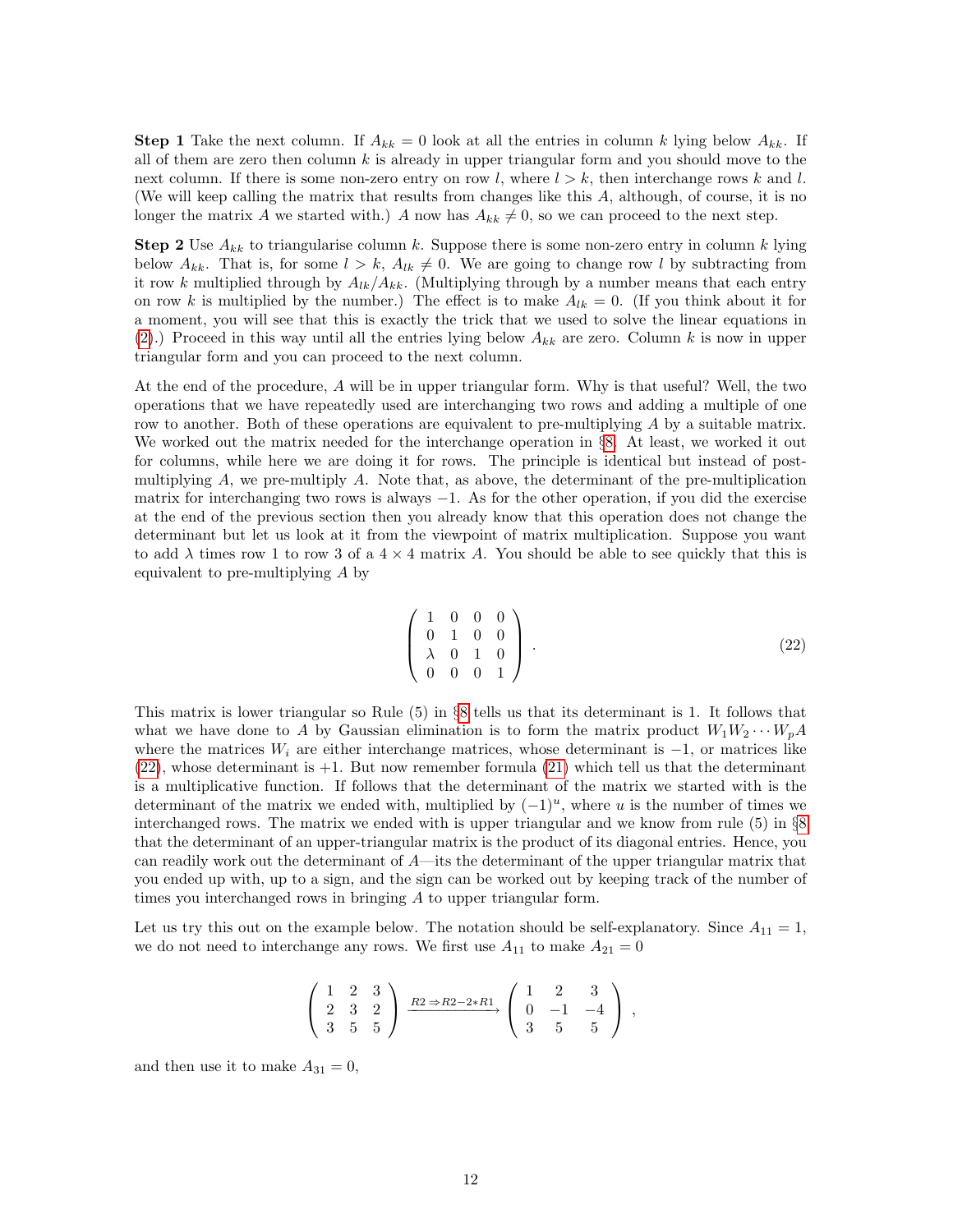$$
\left(\begin{array}{rrr} 1 & 2 & 3 \\ 0 & -1 & -4 \\ 3 & 5 & 5 \end{array}\right) \xrightarrow{R3 \Rightarrow R3-3*R1} \left(\begin{array}{rrr} 1 & 2 & 3 \\ 0 & -1 & -4 \\ 0 & -1 & -4 \end{array}\right).
$$

<span id="page-13-0"></span>At this point column 1 is in upper triangular form so we turn to column 2.  $A_{22} = -1$ , so, once again, we do not need to do any row interchanges. Since  $A_{32} \neq 0$ , we use  $A_{22}$  to make it so,

$$
\left(\begin{array}{rrr} 1 & 2 & 3 \\ 0 & -1 & -4 \\ 0 & -1 & -4 \end{array}\right) \xrightarrow{R3 \Rightarrow R3-R2} \left(\begin{array}{rrr} 1 & 2 & 3 \\ 0 & -1 & -4 \\ 0 & 0 & 0 \end{array}\right) ,
$$

which leaves the matrix in upper triangular form. Since  $A_{33} = 0$ , we conclude that our original matrix had a determinant of 0. You might like to check this using formula [\(18\)](#page-9-3).

If det  $A \neq 0$ , unlike this example, then we know that  $A^{-1}$  exists. We can work out  $A^{-1}$  by taking the procedure above one stage further. Assume that we have brought our matrix to upper triangular form and that all the diagonal entries are non-zero.

**Step 3** Since each  $A_{kk}$  is non-zero, we can use each in turn to set to zero all the entries lying above the diagonal. The matrix is now in diagonal form.

**Step 4** Multiply each row k by  $1/A_{kk}$ . This brings the matrix to the identity.

What good is this? We seem to have lost the matrix we started with and be no wiser as to its inverse. To see how to recover the inverse, note that we have used an additional operation in Step 4 but this operation also amounts to pre-multiplying  $A$  by a suitable matrix. You should be able to work out that this is a simple diagonal matrix. (Note that its determinant is no longer  $\pm 1$  but we no longer need that at this point.) The net result is that we have constructed the identity matrix through the series of matrix multiplications,  $W_1W_2\cdots W_qA$ , where the  $W_i$  are either interchange matrices, lower triangular matrices of the form [\(22\)](#page-12-0) or diagonal matrices needed for row multiplications. In other words,

$$
(W_1 W_2 \cdots W_q) A = I \ ,
$$

from which it follows that  $W_1 W_2 \cdots W_q = A^{-1}$ . We were building up the inverse matrix all along. But how do we keep track of the  $W_i$  matrices? There is a very neat trick for doing this, which allows you to get away with not worrying about the  $W_i$  at all. Instead of doing the row operations on just A we do them on the  $n \times 2n$  matrix which consists of A in the first n columns and the identity matrix in the last n columns. Let us denote this matrix, in a non-standard way, by  $A \mid I$ , to show the two parts of it. If you now go through all the row operations in Steps 1 to 4 needed to reduce A to the identity matrix but apply them to  $A \mid I$  instead of just to A, the effect is equivalent to  $W_1W_2\cdots W_qA\mid W_1W_2\cdots W_qI$  (this should be clear from the rule for matrix multiplication). But, because I is the identity matrix,  $W_1 W_2 \cdots W_q I = W_1 W_2 \cdots W_q$ , so what we end up with in the last n columns of  $A \mid I$  is exactly the inverse matrix that we want.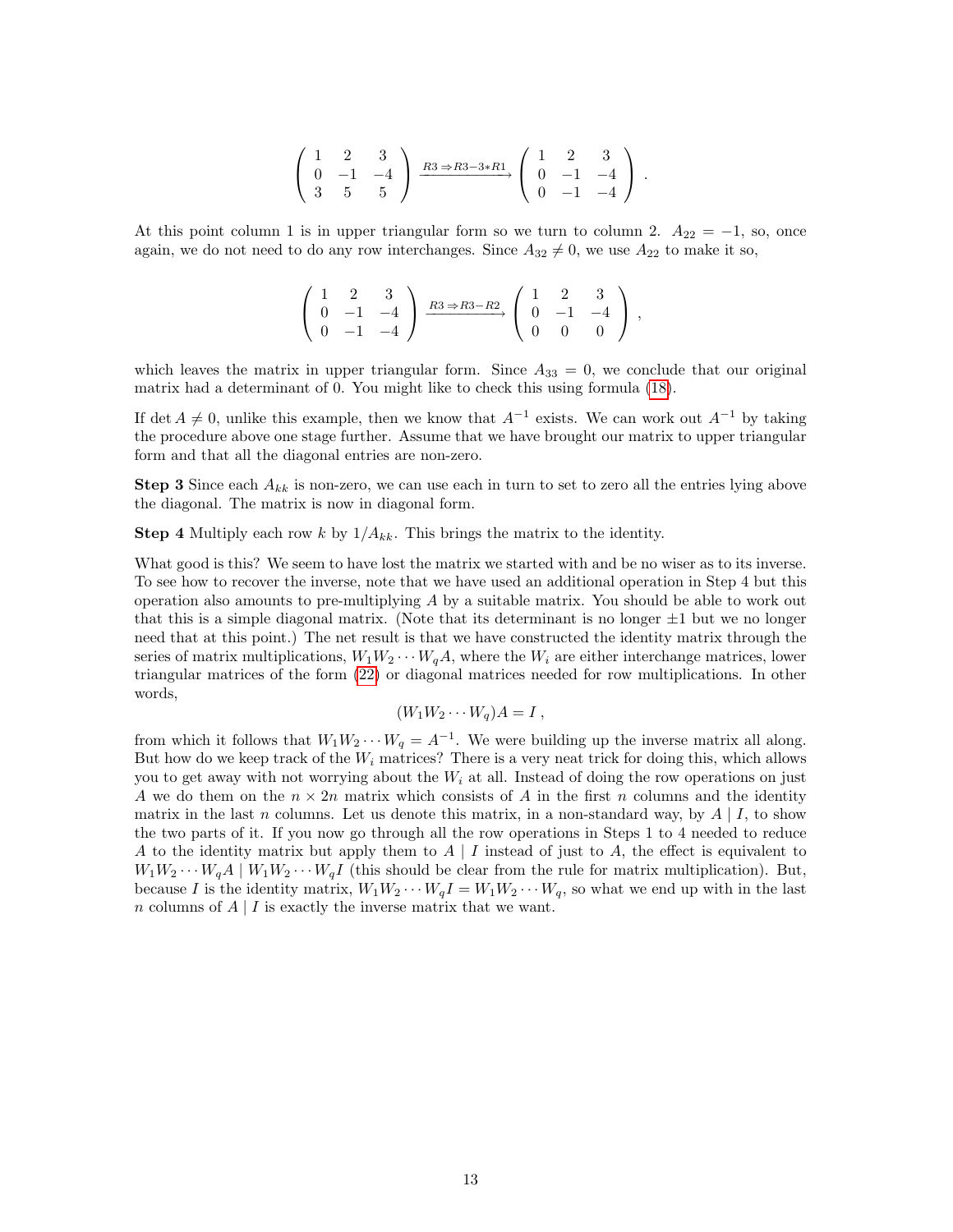$$
A + B = B + A
$$
  

$$
A + (B + C) = (A + B) + C
$$
  

$$
A + 0 = 0 + A = A
$$
  

$$
A + -A = -A + A = 0
$$

$$
\lambda(\mu A) = (\lambda \mu)A
$$

$$
\lambda(A + B) = \lambda A + \lambda B
$$

$$
1A = A \quad (-1)A = -A
$$

Matrix multiplication is not commutative

 $A.(B.C) = (A.B).C$  $A.I = I.A = A$  $A^{-1}.A = A.A^{-1} = I$  provided det  $A \neq 0$  $A.(B + C) = A.B + A.C$  $(B+C).A = B.A + C.A$ 

$$
(\lambda A).B = A.(\lambda B) = \lambda (A.B)
$$

<span id="page-14-0"></span>Figure 2: Properties of the three matrix operations,  $A+B$ ,  $\lambda A$  and  $A.B$ .  $A$ ,  $B$ ,  $C$  are matrices, which must be of the same dimensions when summed and of the appropriate dimensions when multiplied, and  $\lambda, \mu$  are numbers.  $-A$  denotes the additive inverse in which all the entries of A are replaced by their negatives.  $A^{-1}$  denotes the multiplicative inverse, as defined in [\(19\)](#page-9-1), which only exists when det  $A \neq 0$ . I denotes the identity matrix, which must always be square and of the appropriate dimension for any matrix multiplications to be valid.